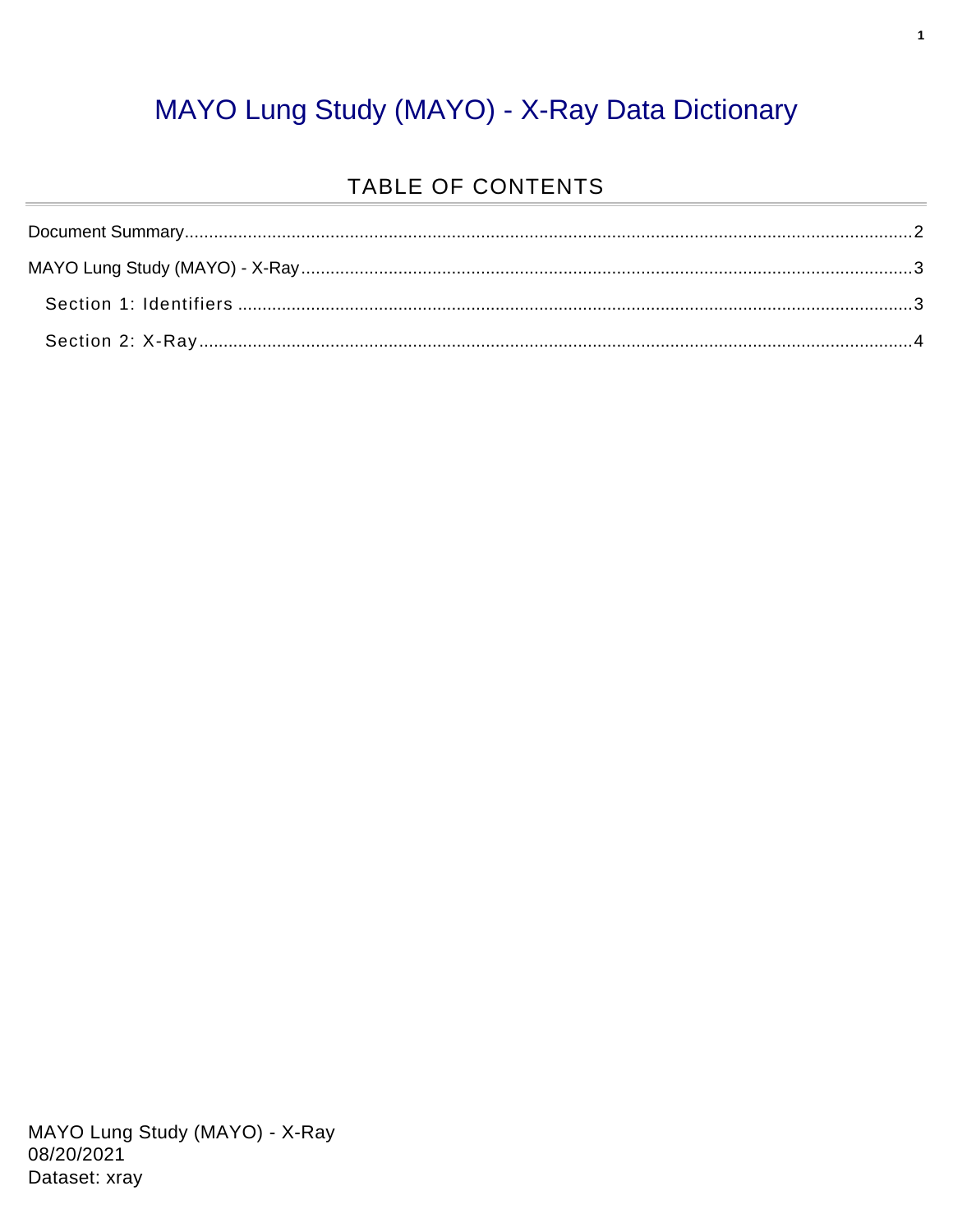### Document Summary

<span id="page-1-0"></span>

| Property           | Value                          |
|--------------------|--------------------------------|
| Document Title     | MAYO Lung Study (MAYO) - X-Ray |
| Date Created       | 08/20/2021                     |
| <b>For Dataset</b> | xray                           |
| Sections           | 2                              |
| Entries            | 47                             |
| Document Filename  | dictionary_xray-08202021.rtf   |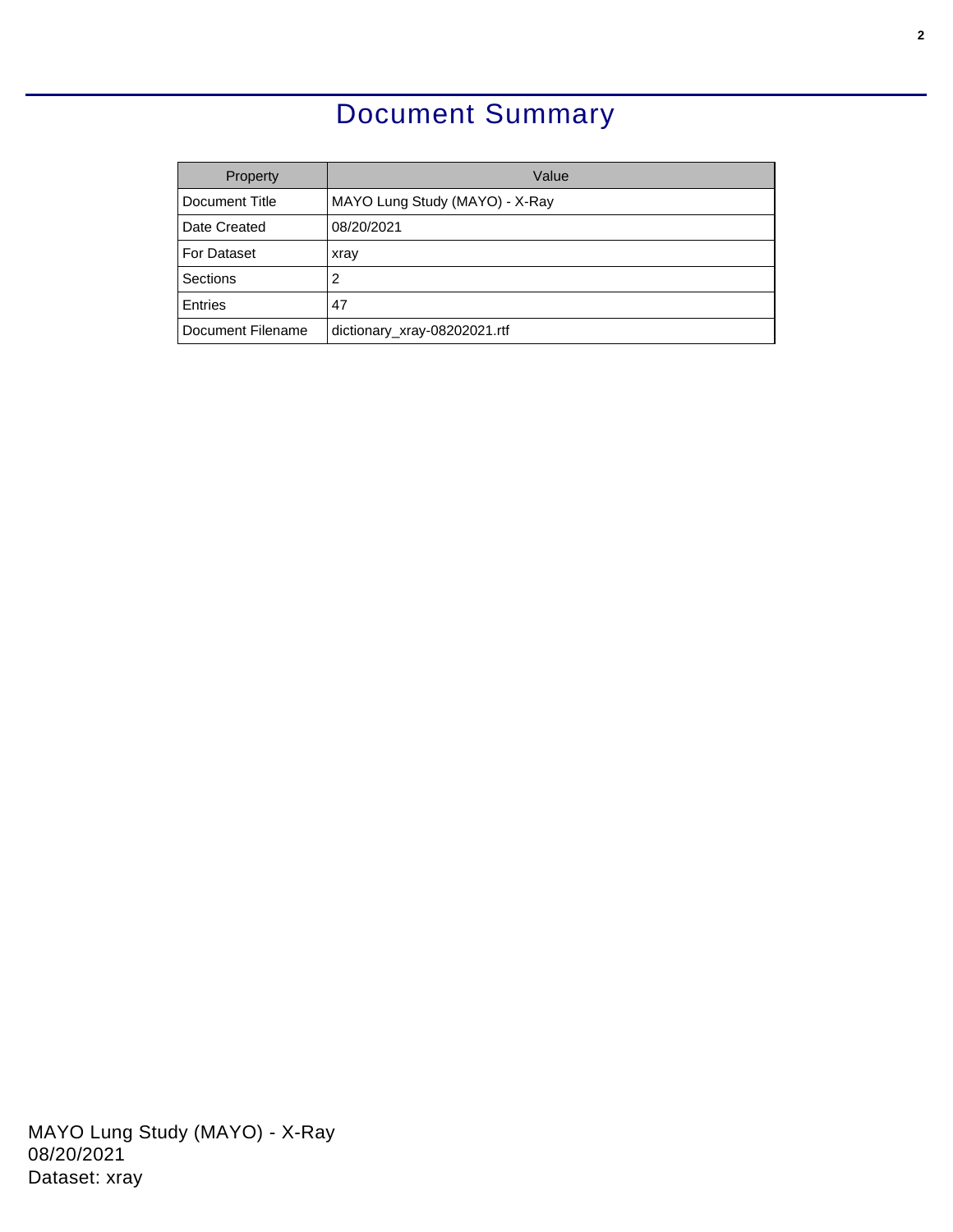# MAYO Lung Study (MAYO) - X-Ray

## Section 1: Identifiers

<span id="page-2-1"></span><span id="page-2-0"></span>

| Variable   | Label              | <b>Description</b> | Format Text <sup>l</sup> |
|------------|--------------------|--------------------|--------------------------|
| <b>PID</b> | Patient Identifier |                    | Num                      |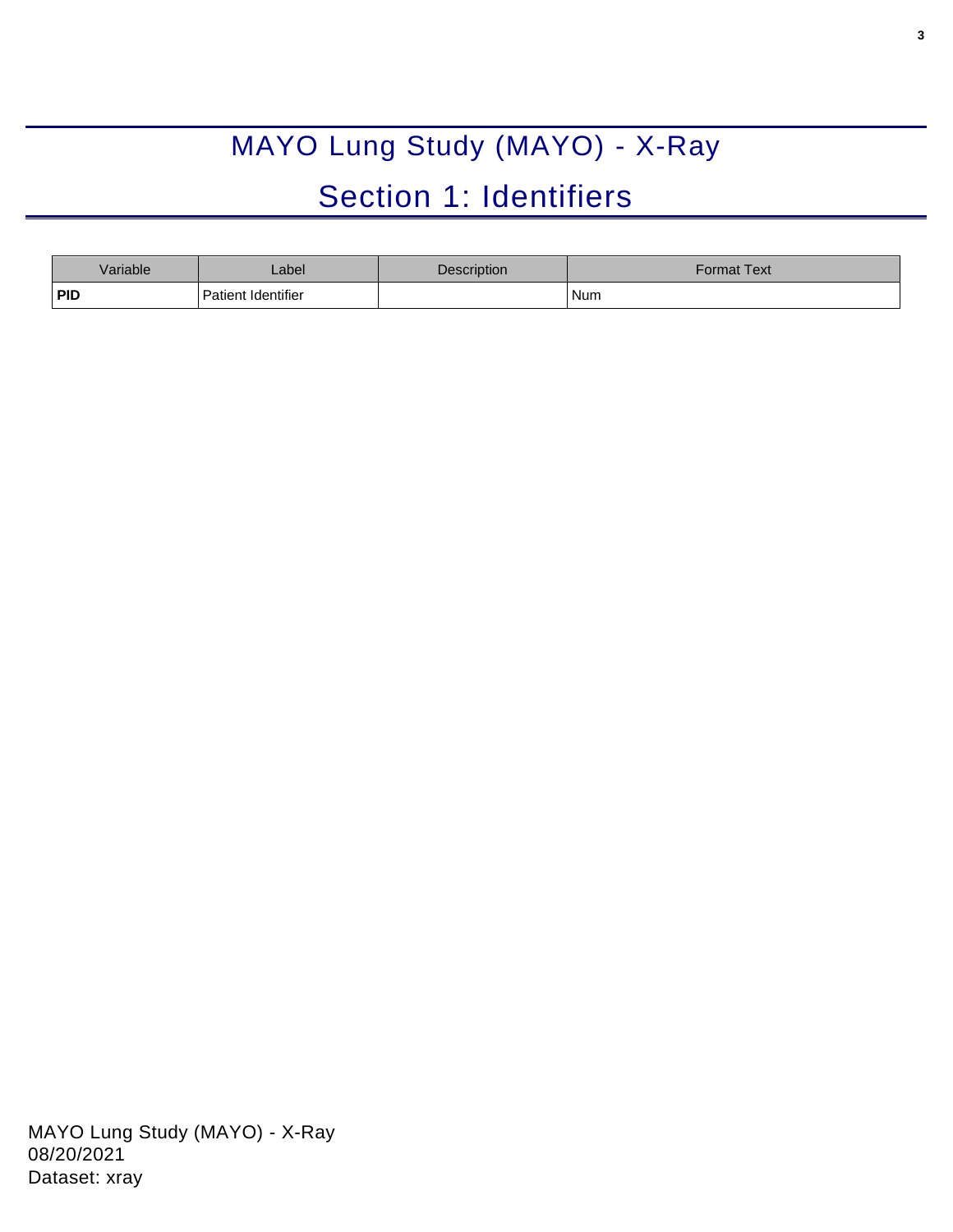### Section 2: X-Ray

<span id="page-3-0"></span>

| Variable                          | Label                                                          | Description | <b>Format Text</b>                                                                                                                                                                                                                                                                       |
|-----------------------------------|----------------------------------------------------------------|-------------|------------------------------------------------------------------------------------------------------------------------------------------------------------------------------------------------------------------------------------------------------------------------------------------|
| xray_2yr_decision                 | 2 Year Decision Of<br>Indeterminate X-Rays                     |             | M="Missing / Not Applicable"<br>1="No significant abnormality"<br>2="Lung cancer, prevalence"<br>3="Other cancer, not primary lung"<br>4="Other significant abnormality, other pulmonary<br>disease"<br>5="Other significant abnormality, not pulmonary<br>disease"<br>6="Indeterminate" |
| xray_4mo_decision                 | 4 Month Decision On SN1<br>And SN2 X-Rays                      |             | M="Missing / Not Applicable"<br>1="No significant abnormality"<br>2="Lung cancer, prevalence"<br>3="Other cancer, not primary lung"<br>4="Other significant abnormality, other pulmonary<br>disease"<br>5="Other significant abnormality, not pulmonary<br>disease"<br>6="Indeterminate" |
| xray_abn_pneumot<br>horax         | Abnormal Pneumothorax                                          |             | .M="Missing / Not Applicable"<br>1="Abnormality present"<br>2="Progression"<br>3="Regression"<br>4="Stable"                                                                                                                                                                              |
| xray_aortic_aneurys<br>m          | <b>Suspected Aortic</b><br>Aneurysm                            |             | M="Missing / Not Applicable"<br>1="Abnormality present"<br>2="Progression"<br>3="Regression"<br>4="Stable"                                                                                                                                                                               |
| xray_arthritis                    | Degenerative Arthritis Far<br>Beyond Normal Range For<br>Age   |             | M="Missing / Not Applicable"<br>1="Abnormality present"<br>2="Progression"<br>3="Regression"<br>4="Stable"                                                                                                                                                                               |
| xray_asbestosis                   | Asbestosis                                                     |             | .M="Missing / Not Applicable"<br>1="Abnormality present"<br>2="Progression"<br>3="Regression"                                                                                                                                                                                            |
| xray_ascvd                        | ASCVD With Failure                                             |             | M="Missing / Not Applicable"<br>1="Abnormality present"<br>2="Progression"<br>3="Regression"<br>4="Stable"                                                                                                                                                                               |
| xray_cardiac_surgu<br>ry_evidence | Valvular Prosthesis Or<br>Other Evidence Of Cardiac<br>Surgery |             | M="Missing / Not Applicable"<br>1="Abnormality present"<br>2="Progression"<br>3="Regression"<br>4="Stable"                                                                                                                                                                               |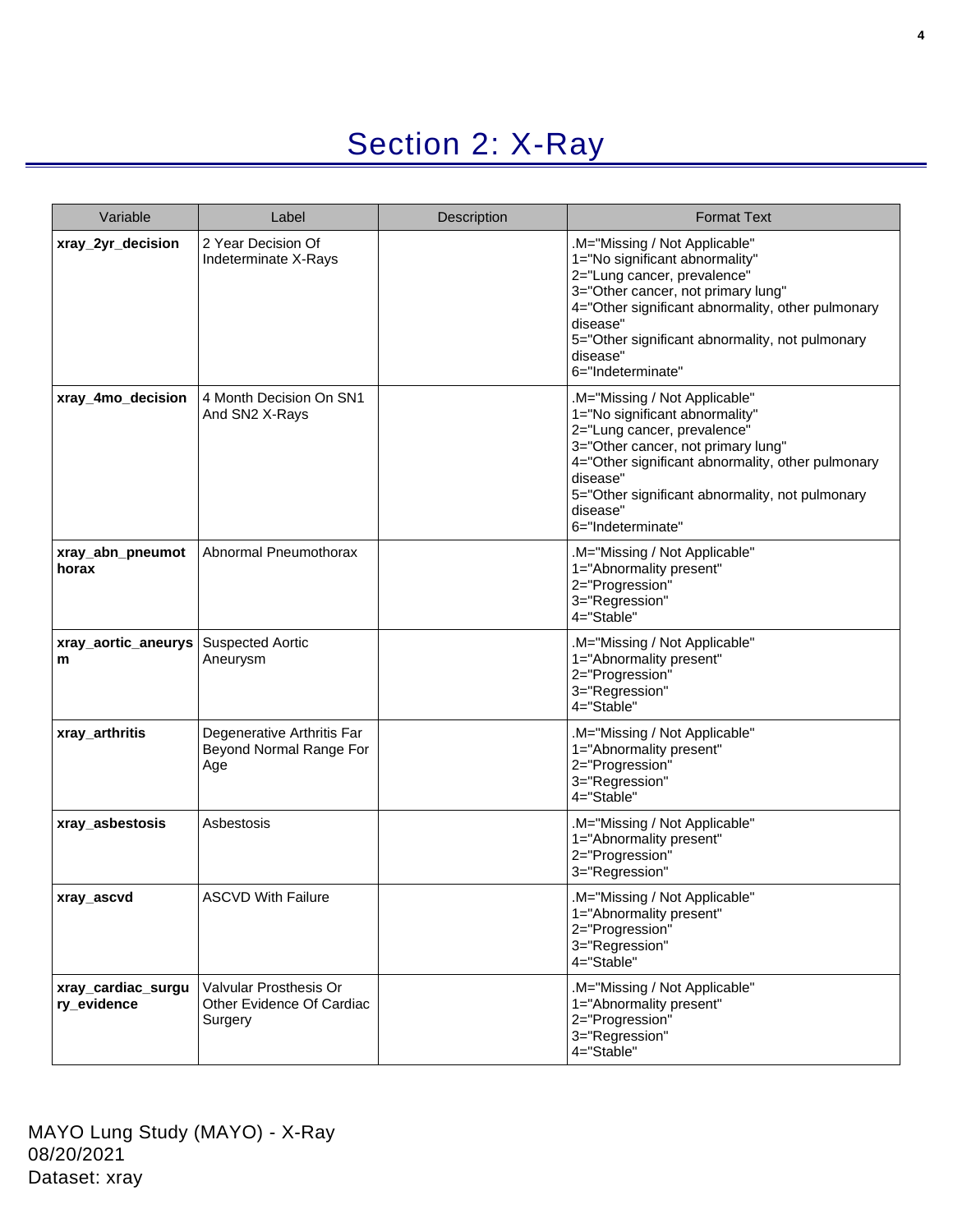| Variable                         | Label                                     | Description | <b>Format Text</b>                                                                                          |
|----------------------------------|-------------------------------------------|-------------|-------------------------------------------------------------------------------------------------------------|
| xray_cardiomegaly                | Cardiomegaly                              |             | M="Missing / Not Applicable"<br>1="Abnormality present"<br>2="Progression"<br>3="Regression"<br>4="Stable"  |
| xray_chest_wall_les<br>ion.      | <b>Chest Wall Lesion</b>                  |             | M="Missing / Not Applicable"<br>1="Abnormality present"<br>2="Progression"<br>3="Regression"<br>4="Stable"  |
| xray_date                        | Date X-Ray                                |             | <b>SAS Date</b>                                                                                             |
| xray_diaphragmatic<br>hernia     | Diaphragmatic Hernia                      |             | .M="Missing / Not Applicable"<br>1="Abnormality present"<br>2="Progression"<br>3="Regression"<br>4="Stable" |
| xray_diffuse_fibrosi<br>s        | <b>Diffuse Interstitial Fibrosis</b>      |             | .M="Missing / Not Applicable"<br>1="Abnormality present"<br>2="Progression"<br>3="Regression"               |
| xray_emphysema                   | Emphysema                                 |             | M="Missing / Not Applicable"<br>1="Abnormality present"<br>2="Progression"<br>3="Regression"                |
| xray_exam_type                   | Exam Type                                 |             | $1 = "Initial"$<br>2="Repeat"<br>3="Follow-up"                                                              |
| xray_fractures                   | Recent Fracture(s)                        |             | .M="Missing / Not Applicable"<br>1="Abnormality present"<br>2="Progression"<br>3="Regression"<br>4="Stable" |
| xray_hypertension                | <b>Evidence Pulmonary</b><br>Hypertension |             | .M="Missing / Not Applicable"<br>1="Abnormality present"<br>2="Progression"<br>3="Regression"<br>4="Stable" |
| xray_local_fibrosis              | Local Area Or Areas Of<br><b>Fibrosis</b> |             | .M="Missing / Not Applicable"<br>1="Abnormality present"<br>2="Progression"<br>3="Regression"               |
| xray_mediastinal_e<br>nlargement | <b>Mediastinal Enlargement</b>            |             | .M="Missing / Not Applicable"<br>1="Abnormality present"<br>2="Progression"<br>3="Regression"<br>4="Stable" |
| xray_metastatic_bo<br>ne         | Metastatic Bone Disease                   |             | .M="Missing / Not Applicable"<br>1="Abnormality present"<br>2="Progression"<br>3="Regression"<br>4="Stable" |
| xray_negative                    | Negative - No Significant<br>Abnormality  |             | .M="Missing / Not Applicable"<br>$1 = "Yes"$                                                                |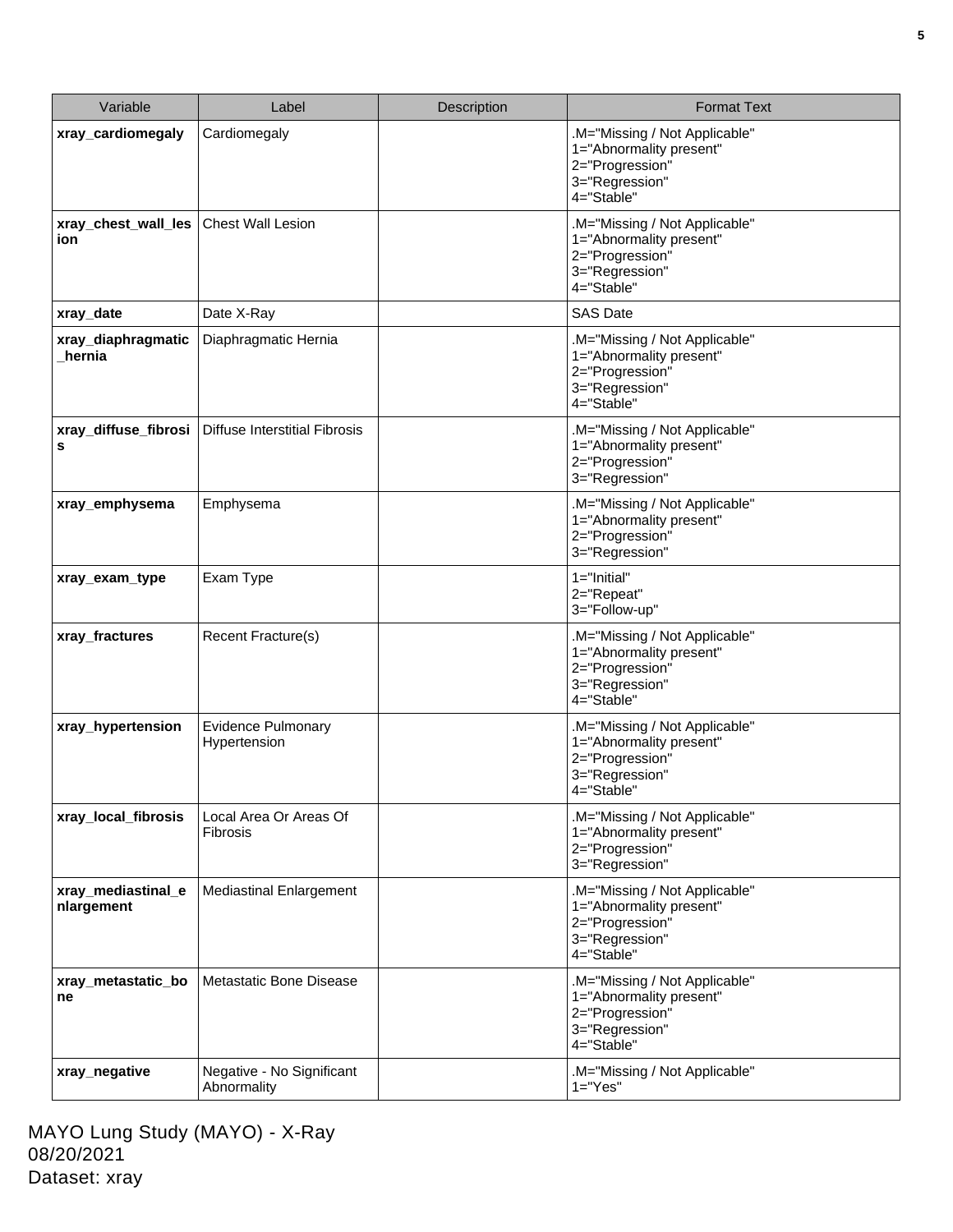| Variable                                     | Label                                           | Description | <b>Format Text</b>                                                                                                                   |
|----------------------------------------------|-------------------------------------------------|-------------|--------------------------------------------------------------------------------------------------------------------------------------|
| xray_no_change                               | No Change                                       |             | M="Missing / Not Applicable"<br>$1 = "Yes"$                                                                                          |
| xray_obscuring_co<br>nd                      | Possible Obscuring<br>Condition                 |             | .M="Missing / Not Applicable"<br>1="Abnormality present"<br>2="Progression"<br>3="Regression"                                        |
| xray_obtained                                | X-Ray Obtained                                  |             | .M="Missing / Not Applicable"<br>1="Not obtained"<br>3="Undocumented Value"                                                          |
| xray_osteoporosis                            | Osteoporosis Far Beyond<br>Normal Range For Age |             | M="Missing / Not Applicable".<br>1="Abnormality present"<br>2="Progression"<br>3="Regression"<br>4="Stable"                          |
| xray_other_heart                             | Other                                           |             | M="Missing / Not Applicable"<br>1="Abnormality present"<br>2="Progression"<br>3="Regression"<br>4="Stable"                           |
| xray_other_pleural                           | Other                                           |             | .M="Missing / Not Applicable"<br>1="Abnormality present"<br>2="Progression"<br>3="Regression"<br>4="Stable"                          |
| xray_other_pulmon<br>ary                     | Other                                           |             | .M="Missing / Not Applicable"<br>1="Abnormality present"<br>2="Progression"<br>3="Regression"<br>4="Stable"                          |
| xray_other_skeletal                          | Other                                           |             | .M="Missing / Not Applicable"<br>1="Abnormality present"<br>2="Progression"<br>3="Regression"<br>4="Stable"                          |
| xray_pagets_diseas<br>е                      | Paget's Disease                                 |             | .M="Missing / Not Applicable"<br>1="Abnormality present"<br>2="Progression"<br>3="Regression"<br>4="Stable"                          |
| xray_pat                                     | <b>Type Of Patient</b>                          |             | .M="Missing / Not Applicable"<br>1="Screening"<br>2="Localization"<br>3="Post-treatment lung"<br>4="Oost-treatment URT"<br>5="Other" |
| xray_pleural_effusio   Pleural Effusion<br>n |                                                 |             | .M="Missing / Not Applicable"<br>1="Abnormality present"<br>2="Progression"<br>3="Regression"<br>4="Stable"                          |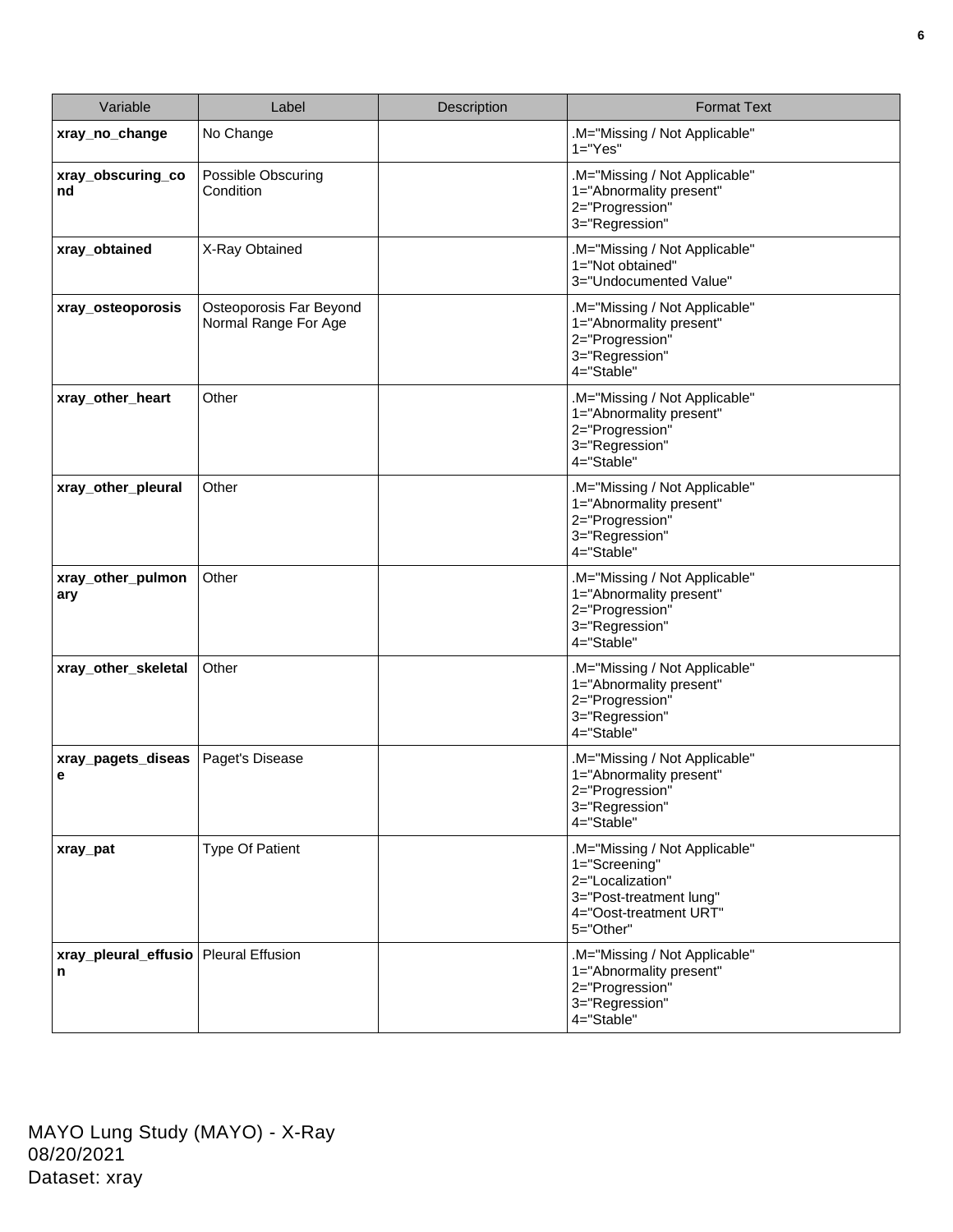| Variable                            | Label                                                           | Description | <b>Format Text</b>                                                                                                                                                                                                                                                         |
|-------------------------------------|-----------------------------------------------------------------|-------------|----------------------------------------------------------------------------------------------------------------------------------------------------------------------------------------------------------------------------------------------------------------------------|
| xray_pleural_mass                   | <b>Pleural Mass</b>                                             |             | .M="Missing / Not Applicable"<br>1="Abnormality present"<br>2="Progression"<br>3="Regression"<br>4="Stable"                                                                                                                                                                |
| xray_pleural_thicke<br>ning         | Marked Significant Pleural<br>Thickening                        |             | .M="Missing / Not Applicable"<br>1="Abnormality present"<br>2="Progression"<br>3="Regression"<br>4="Stable"                                                                                                                                                                |
| xray_pulm_bullae                    | <b>Bullae</b>                                                   |             | .M="Missing / Not Applicable"<br>1="Abnormality present"<br>2="Progression"<br>3="Regression"                                                                                                                                                                              |
| xray_pulmonary_em<br>bolism         | <b>Pulmonary Embolism</b>                                       |             | .M="Missing / Not Applicable"<br>1="Abnormality present"<br>2="Progression"<br>3="Regression"<br>4="Stable"                                                                                                                                                                |
| xray_pulmonary_inf<br>lam           | Pulmonary Abnormal. -<br>Acute Inflammation                     |             | .M="Missing / Not Applicable"<br>1="Abnormality present"<br>2="Progression"<br>3="Regression"<br>4="Stable"                                                                                                                                                                |
| xray_pulmonary_su<br>rgery_evidence | Thoracotomy Or Other<br><b>Evidence Of Pulmonary</b><br>Surgery |             | .M="Missing / Not Applicable"<br>1="Abnormality present"<br>2="Progression"<br>3="Regression"<br>4="Stable"                                                                                                                                                                |
| xray_rheumatic_hea<br>rt            | <b>Evidence Of Rheumatic</b><br><b>Heart Disease</b>            |             | .M="Missing / Not Applicable"<br>1="Abnormality present"<br>2="Progression"<br>3="Regression"<br>4="Stable"                                                                                                                                                                |
| xray_skeletal_surge<br>ry           | Rib Resection Or Other<br>Evidence Of Skeletal<br>Surgery       |             | .M="Missing / Not Applicable"<br>1="Abnormality present"<br>2="Progression"<br>3="Regression"<br>$4 = "Stable"$                                                                                                                                                            |
| xray_sn12_resolved                  | How SN1 And SN2<br>Resolved                                     |             | .M="Missing / Not Applicable"<br>1="Information review of medical history"<br>2="Old X-Rays"<br>3="Repeat X-Rays or other studies"<br>4="Thoracotomy"<br>5="Autopsy"<br>6=">= 2 Years stable"<br>7="Not resolved, early death"<br>8="Not resolved, no followup, lost, etc" |
| xray_sn1_que_abno<br>rmal           | SN1 - Questionable<br>Abnormality                               |             | .M="Missing / Not Applicable"<br>0="Undocumented Value"<br>$1="Yes"$<br>2="Progression"<br>3="Regression"                                                                                                                                                                  |